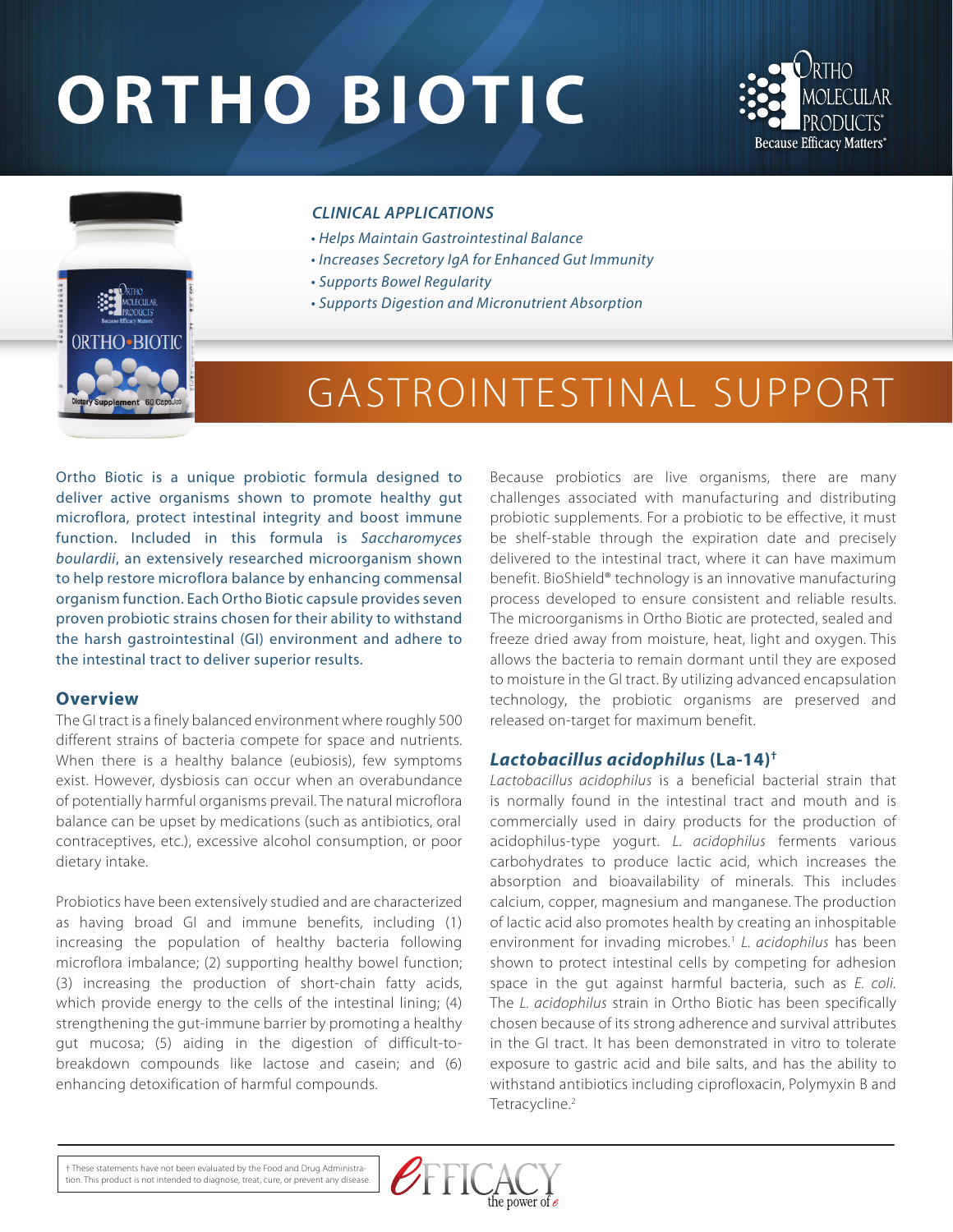#### *Lactobacillus paracasei* **(Lpc-37)†**

*Lactobacillus paracasei* has been shown to protect against the harmful effects of bacteria such as *Staphylococcus aureus* (*S. aureus*).3 *L. paracasei* colonizes the intestinal tract by reinforcing defense mechanisms that support an immune response. It does this by supporting T-helper cell production and secreting secretory IgA (sIgA), an antibody critical for supporting intestinal immunity.4  *L. paracasei* Lpc-37 is a gastric acid-resistant strain and has been shown in vitro to withstand antibiotics such as ciprofloxacin and Vancomycin.5

#### *Bifidobacterium bifidum* **(Bb-06)†**

*Bifidobacterium bifidum* has been shown to effectively compete with harmful bacteria such as *E. coli*, *S. aureus* and *Camplylobacter jejuni*, which suggests *B. bifidum's* lactic acid and acetic acid production provides an antagonistic action against pathogens to help maintain microflora balance.<sup>6</sup>

#### *Bifidobacterium lactis* **(BI-04)†**

*Bifidobacterium lactis* is predominantly found in the colon. A double-blind, randomized placebo-controlled trial on subjects receiving *B. lactis* or placebo for eight weeks found that *B. lactis* supported a balanced immune response in individuals hypersensitive to environmental allergens.<sup>7</sup> Studies examining immune development and dietary supplementation with *B. lactis* have shown that it supports GI health by reducing intestinal permeability.8

#### *Lactobacillus plantarum* **(Lp-115)†**

*Lactobacillus plantarum* is a beneficial bacteria commonly found in fermented foods including sauerkraut, pickles, brined olives and sourdough. *L. plantarum* has been found to compete against strains of *Clostridium difficile* and *Clostridium perfringens*, due to the production of bacteriocins (lethal proteins) that inhibit bacterial growth.<sup>9</sup> Studies have also demonstrated that *L. plantarum* helps boost the immune response by stimulating Th1-mediated immunity.10

#### *Lactobacillus rhamnosus* **(GG)†**

*Lactobacillus rhamnosus* has been proven to have remarkable survivability in the acid and bile environments in the GI tract. *L. rhamnosus* is particularly useful because of its ability to adhere to cells, enhance microflora balance, and inhibit pathogen adherence. *L. rhamnosus* was also found to positively affect inflammatory and immune gene signaling of over 1,700 genes when administered in high doses.<sup>10</sup>

#### *Saccharomyces boulardii***†**

*Saccharomyces boulardii* is a probiotic yeast that was first isolated from the skin of the tropical fruits lychee and mangosteen in 1923 by French scientist Henri Boulard, following the observation that mangosteen consumption controlled occasional diarrhea in natives of Southeast Asia. *S. boulardii* plays a role in supporting immune defense by increasing levels of sIgA, creating a first line of defense that helps bind and clear harmful bacteria.<sup>11</sup>

#### **Directions**

1 capsule per day or as recommended by your health care professional.

#### **Does Not Contain**

Wheat, gluten, soy, corn, animal or dairy products, fish, shellfish, peanuts, tree nuts, egg, artificial colors, artificial sweeteners or preservatives.

#### **Cautions**

If you are pregnant or nursing, consult your physician before taking this product.

### **Supplement Facts**

Serving Size 1 Capsule Servings Per Container 30 & 60

| 1 capsule contains                | <b>Amount Per % Daily</b><br>Serving | Value   |
|-----------------------------------|--------------------------------------|---------|
| <b>Proprietary Blend</b>          | 20 Billion CFU <sup>++</sup>         |         |
| Lactobacillus acidophilus (La-14) |                                      | ÷       |
| Lactobacillus paracasei (Lpc-37)  |                                      | ÷       |
| Bifidobacterium lactis (BI-04)    |                                      | $\star$ |
| Bifidobacterium bifidum (Bb-06)   |                                      | $\star$ |
| Lactobacillus plantarum (Lp-115)  |                                      | $\star$ |
| Lactobacillus rhamnosus (GG)      |                                      | ÷       |
| Saccharomyces boulardii           | 3 Billion CFU <sup>++</sup>          | ÷       |
| * Daily Value not established     |                                      |         |

**ID# 527030 30 Capsules ID# 527060 60 Capsules**